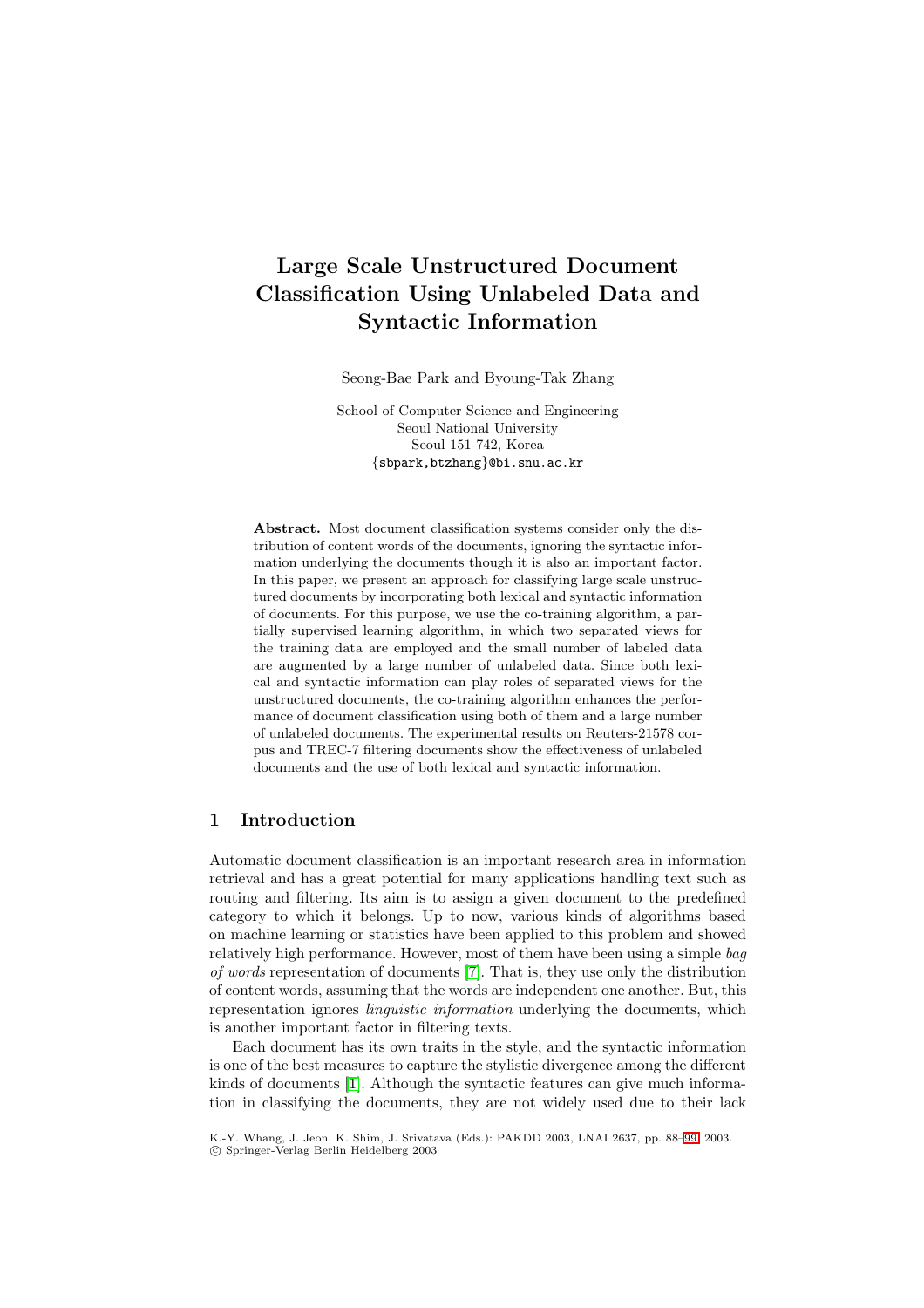of formal definition and complicated representation. In addition, unfortunately, the current NLP (natural language processing) techniques are not able to provide accurate results in syntax analyzing. However, some studies show that text chunks can give enough information on syntax analysis instead of full parsing [\[14\]](#page-11-0).

Another problem in document classification is that there are a great number of inexpensive unlabeled documents while there are a few labeled documents. It is very expensive to obtain the labeled documents, since labeling of documents must be done by human experts. The co-training algorithm [\[2\]](#page-11-0) is one of the successful algorithms handling unlabeled data. It is in general applied to the problems where there are two distinct views of each example in the dataset. For example, web pages can be considered to have two views: one is for contents of them and the other is for link information. It learns separate classifiers over each of the views, and augments a small number of labeled examples incorporating unlabeled examples.

In order to incorporate unlabeled examples with labeled examples, a metric to measure the confidence of labeling an unlabeled example is required in the co-training algorithm. And, recently the concept of margin is introduced with the emergence of Support Vector Machine [\[13\]](#page-11-0), where the margin is defined as the product of true label (assumed to be  $-1$  or  $+1$ ) and the classifier's output. If the prediction of the classifier is correct, the margin is positive, otherwise negative. When the output of the classifier is real value, it can be considered as a confidence on prediction.

In this paper, we propose a co-trained Support Vector Machines (SVM) for document classification. It is based on the co-training algorithm, so that it effectively uses not only given small number of labeled documents but a great number of unlabeled documents. For the two views of the co-training algorithm, we use both lexical information and syntactic information. Thus, the proposed method can be applied to classify the unstructured normal documents.

This paper is organized as follows. Section 2 explains several approaches to incorporating unlabeled documents and linguistic information in document classification. Section 3 describes the co-training algorithm using both the lexical and the syntactic information. Section 4 reports the experimental results on Reuters-21578 corpus and TREC-7 filtering documents. Finally, Section 5 draws conclusions.

# **2 Related Work**

Incorporating unlabeled examples is not a new scheme in information retrieval. It has been a major research topic under the name of *pseudo relevance feedback*. The idea of relevance feedback is to examine a portion of the retrieved documents and assign relevance values to each of them. The contents of the documents are analyzed to make the query closer towards the examined relevant documents and away from the examined non-relevant documents. The most common model for relevance feedback is proposed by Rocchio [\[11\]](#page-11-0). The terms in the new query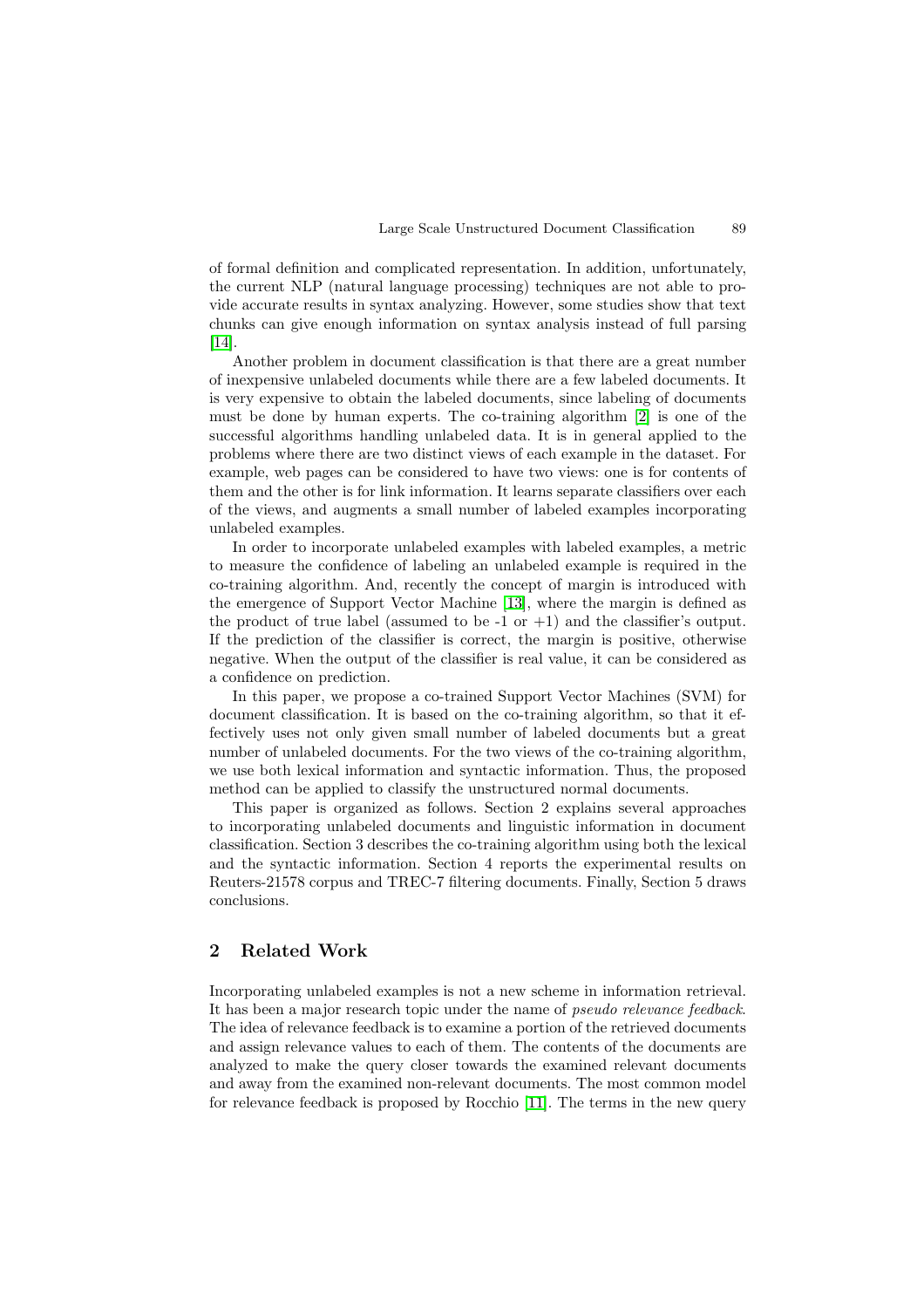are ranked by the weighted sum of the term weights in the current query, the known relevant documents, and the known non-relevant documents. That is, the new query is constructed with several top terms ranked by:

$$
w_i(Q') = \alpha \cdot w_i(Q) + \beta \cdot w_i(R) + \gamma \cdot w_i(N),
$$

where  $w_i(Q')$  and  $w_i(Q)$  are the weights of a term  $w_i$  in the new and current queries,  $w_i(R)$  and  $w_i(N)$  are the weights of  $w_i$  in the relevant and non-relevant documents, and  $\alpha$ ,  $\beta$ , and  $\gamma$  are the parameters to be determined. Many experiments on relevance feedback empirically show that it improves retrieval performance dramatically [\[12\]](#page-11-0). Pseudo relevance feedback typically adds new terms to the initial query by assuming that the several top documents in the initial ranked output are relevant.

In most discussions of relevance feedback, it is usually assumed that the initial query is of high quality, so that a major portion of the returned documents by the initial query are highly relevant. However, in many situations such an assumption is impractical. In document classification, we always can not trust all the labels of unlabeled documents estimated by the current classifier, since usually there are a small number of labeled documents while there are a great number of unlabeled documents. If the trained classifier does not coincide to the intrinsic model which generates the documents, the performance will be hurt by the unlabeled documents. Thus, more sophisticated methods are required for document classification using unlabeled ones.

One way to overcome the limit of traditional term weighting method is to use syntactic and semantic information. The merits of syntactic information is investigated by Hull [\[6\]](#page-11-0). Other studies also show that it is quite useful as contentidentifier [\[15\]](#page-11-0). They state that using non-NLP generated phrases as terms in vector space retrieval is helpful at low recall level, while it is not helpful at high recall level. However, it is required to obtain more accurate syntactic information than just predefined window-size word sequences for its general use.

Because the current NLP techniques do not provide accurate information enough to be used in information retrieval, text chunking is considered to be an alternative to full parsing [\[14\]](#page-11-0). Text chunking is to divide text into syntactically related non-overlapping segments of words. Since this task is formulated as estimating an identifying function from the information (features) available in the surrounding context, various techniques have been applied to it [\[4\]](#page-11-0).

# **3 Co-training Algorithm for Classifying Unstructured Documents**

#### **3.1 Co-training Algorithm**

The co-training algorithm is one of the successful algorithms handling unlabeled examples [\[2\]](#page-11-0). It is in general applied to the problems where there are two distinct views of each example in the dataset. It learns separate classifiers over each of the views, and augments a small set of labeled examples by incorporating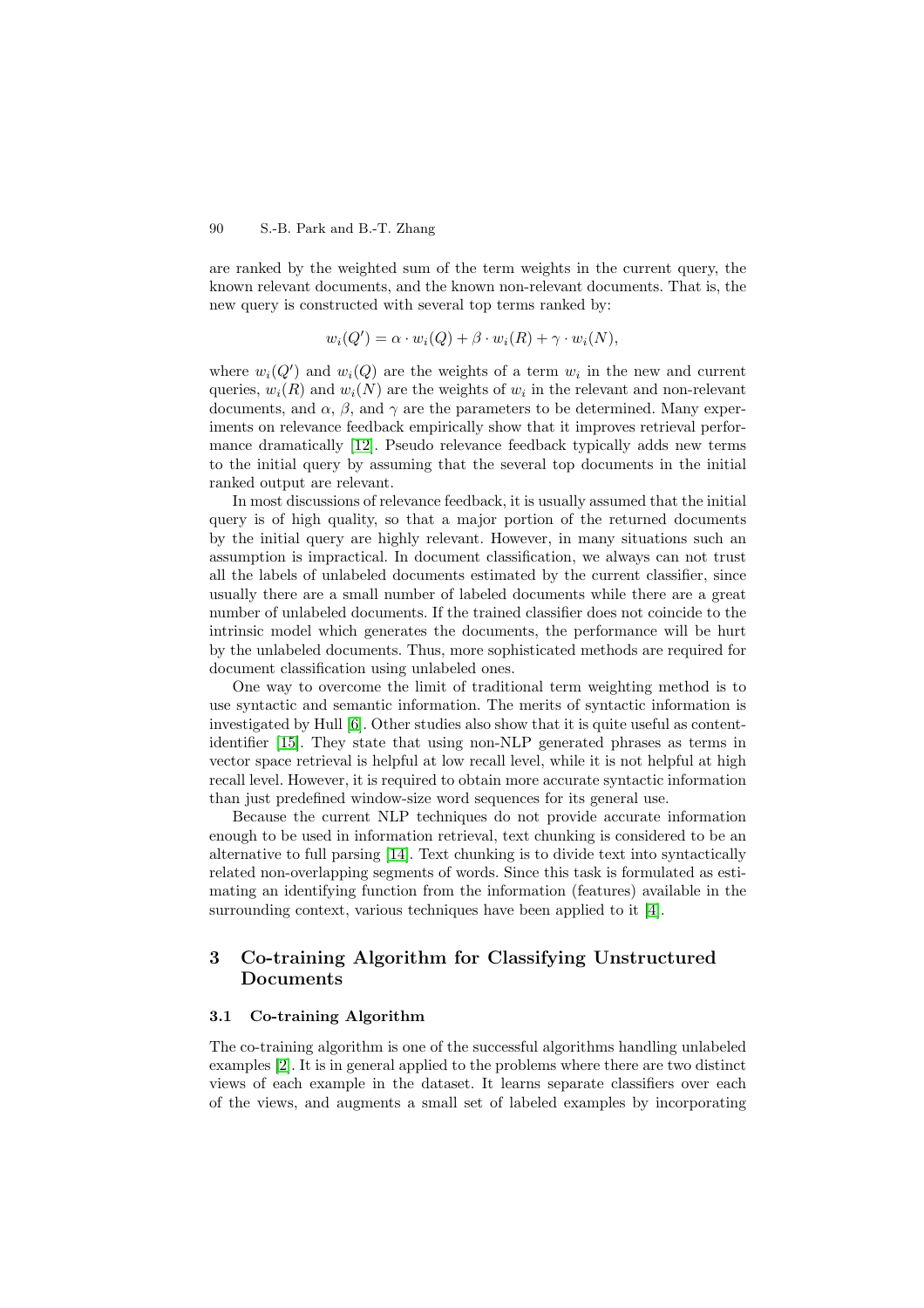Given  $L:$  a set of labeled examples, and  $U:$  a set of unlabeled examples.

- **Do Until** there is no unlabeled example.
	- 1. Train classifier  $h_1$  on view  $V_1$  of  $L$ .
- 2. Train classifier  $h_2$  on view  $V_2$  of L.
- 3. Allow  $h_1$  to determine labels of examples in  $U$ .
- 4. Allow  $h_2$  to determine labels of examples in  $U$ .
- 5. Determine  $U' \subset U$ , whose elements are most confidently labeled by  $h_1$  and  $h_2$ .
- 6.  $U = U \setminus U'$
- 7.  $L = L + U'$

**Fig. 1.** An abstract of the co-training algorithm.

unlabeled examples. Its final prediction is made by combining their predictions to decrease classification errors. The larger is the variance of the classifiers when both classifiers are unbiased, the better is the performance of the algorithm. Since the co-training uses two classifiers with distinct views, its performance is better than any single classifier.

Figure 1 outlines the co-training algorithm. It uses two distinct views  $V_1$  and  $V_2$  when learning from labeled and unlabeled data, and incrementally upgrades classifiers  $(h_1 \text{ and } h_2)$  over each view. Each classifier is initialized with a few labeled examples. At every iteration, each classifier chooses unlabeled examples and adds them to the set of labeled examples, L. The selected unlabeled examples are those which each classifier can determine their labels with the highest confidence. After that, the classifiers are trained again using the augmented labeled set. The final output of the algorithm is given as a combination of the two classifiers. Given an example **x** to be classified, the probability of the possible class  $c_i$  is determined by multiplying two posterior probabilities. The class  $c^*$  of **x** is set to the one with the highest probability:

$$
c^* = \underset{c_j \in C}{\arg \max} (P(c_j|\mathbf{x}) = P_{h_1}(c_j|\mathbf{x})P_{h_2}(c_j|\mathbf{x})),
$$

where  $C$  is the set of all possible classes.

Blum and Mitchell formalized the co-training settings and provided theoretical guarantee under certain assumptions [\[2\]](#page-11-0). Their first assumption is that the data distribution is compatible with the target function. That is, the target functions over each view predict the same class for most examples. The second assumption is that the views are conditionally independent with each other. If this assumption holds, the added examples at each iteration will be at least as informative as random examples. Thus, the iteration can progress though there are some mislabeled examples during the learning. However, these assumptions are somewhat unrealistic in practice, since the views from the same data are inclined to be related with each other in some way. Nigam and Ghani performed thorough empirical investigation on the conditional independence of the views [\[10\]](#page-11-0). Their experiments showed that the view independence affects the performance of the co-training algorithm, but the algorithm is still more effective than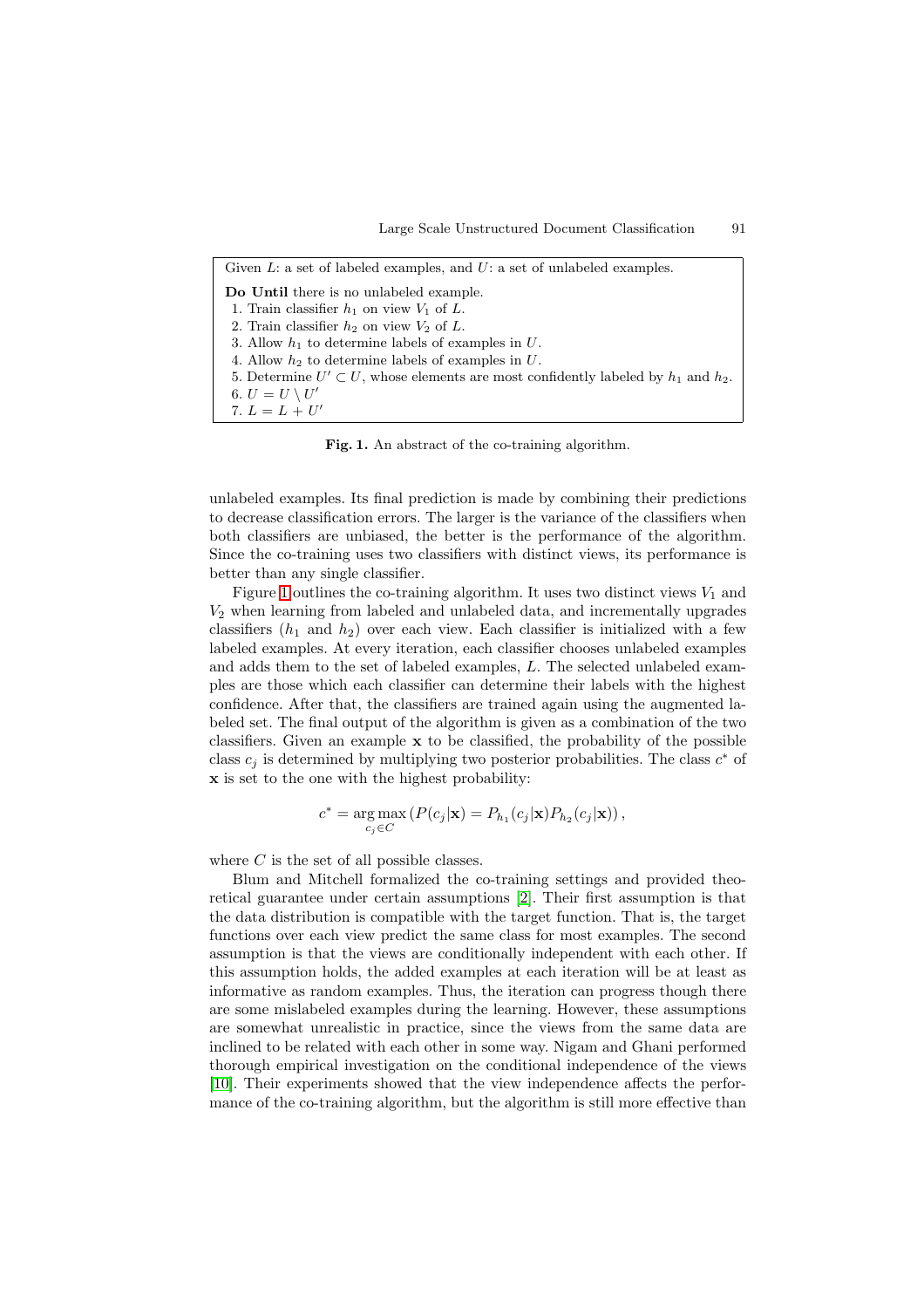other algorithms incorporating unlabeled examples even when some dependence exist between the views.

For the classifiers in the co-training algorithm, we adopt Support Vector Machines that show significant improvement over other machine learning algorithms when applied to document classification [\[7\]](#page-11-0). At each iteration of the co-training, the most confident  $|U'|$  examples should be selected from U. The SVMs provide a natural way to calculate the confidence of labeling unlabeled examples by a margin. The margin m for an unlabeled example  $x_i$  is defined as

$$
m = y_i(\mathbf{w} \cdot \mathbf{x}_i + b),
$$

where  $y_i \in \{-1, +1\}$  is the label predicted by the hyperplane with the trained parameters **w** and b of SVMs. That implies, the margin can be considered to be a distance from  $x_i$  to the hyperplane, assuming that the predicted label is correct. The more distant  $\mathbf{x}_i$  lies from the hyperplane, the more confident it is to predict the label of  $\mathbf{x}_i$ . Since SVMs are not probabilistic models, the final prediction of the co-training can not be made by multiplying the probabilities of each classifier. Instead, the final prediction is made only by the classifier whose margin is larger than the other.

#### **3.2 Two Views**

One possible view for document classification is to treat each document as a vector whose elements are the weight to the vocabulary. Most machine learning algorithms applied to document classification adopt this representation. The main drawbacks of this representation are that (i) it assumes that each word in the documents is independent one another, and (ii) it ignores much linguistic information underlying in the documents.

Stamatatos et al. showed experimentally that the syntactic information among various kinds of linguistic information is a reliable clue for document classification [\[14\]](#page-11-0). One additional benefit in using syntactic information for document classification by the co-training algorithm is that it is somewhat independent from term weights. Unfortunately, the current natural language processing techniques are not able to provide accurate syntactic analysis results. However, the *text chunks* instead of full parsing are good features enough to provide syntactic information for document classification. The chunks can be obtained in high accuracy with superficial investigation.

Therefore, we can define two distinct views for unstructured documents, so that the co-training algorithm can be naturally applied to classifying them. The two views are:

#### **– Lexical Information**

Most machine learning algorithm applied to automatic document classification are based on  $tf \cdot idf$ , a commonly used term weighting scheme in information retrieval. The  $tf$  factor is an estimation of the occurrence probability of a term if it is normalized, and the  $\mathcal{U}$  is the amount of information related to the occurrence of the term.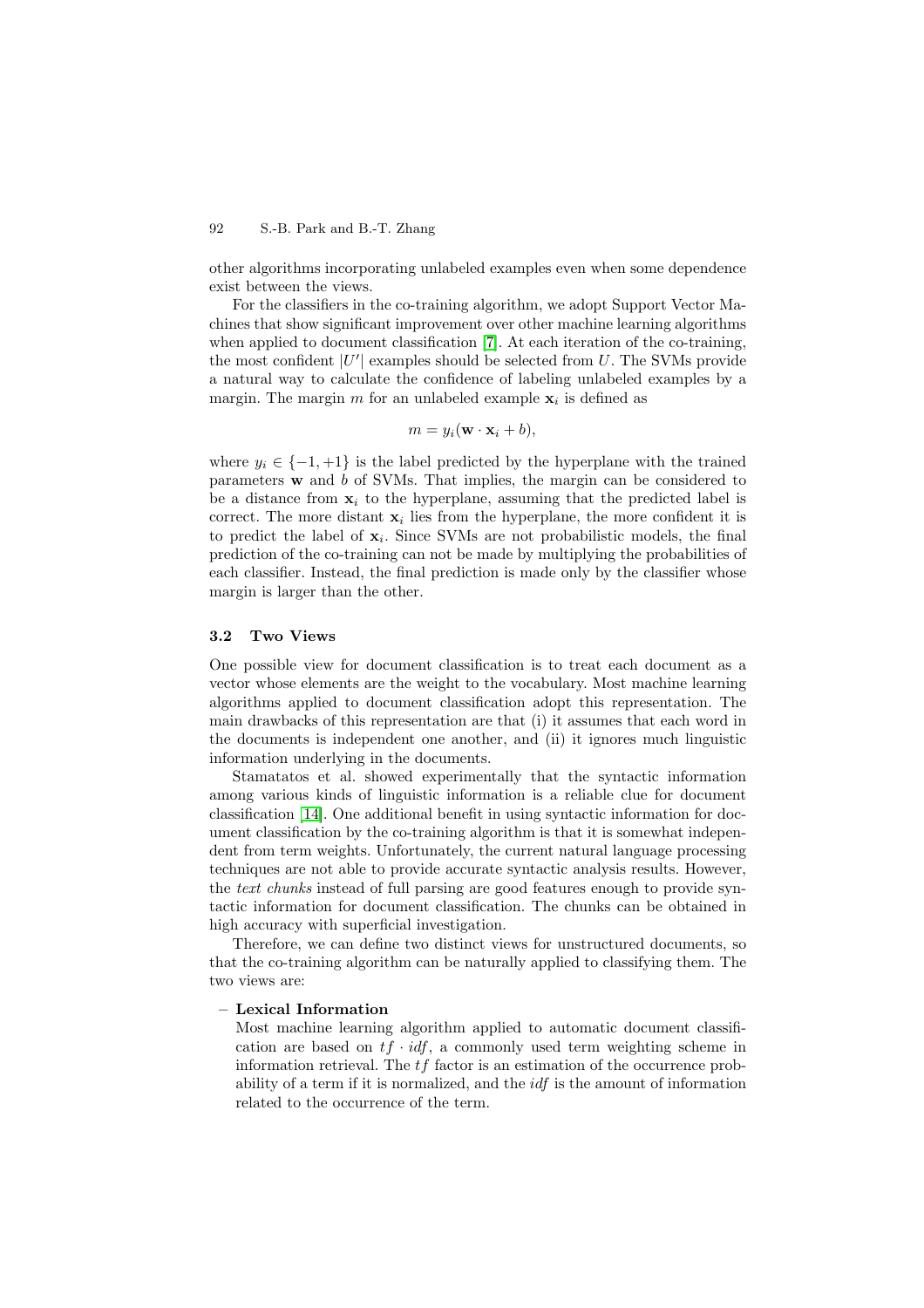#### **– Syntactic Information**

Each document is represented in a vector in which the elements are syntactic features, and the features are derived from text chunking. This information can support finding particular or specific style of the documents.

#### **3.3 Syntactic Features**

To represent the documents in vectors whose elements are syntactic information, all documents need to be represented with chunk information. Since the unstructured documents are normally raw, all sentences in the documents must be chunked in the preprocessing step of classification. The purpose of chunking is to divide a given sentence into nonoverlapping segments. Let us consider the following sentence.

*Example 1.* He reckons the current deficit will narrow to only  $# 1.8$  billion in September .

This sentence, composed of 15 words including a period, is grouped into nine segments after chunking as follows:

*Example 2.* **[NP** He**] [VP** reckons**] [NP** the current deficit**] [VP** will narrow**] [PP** to**] [NP** only # 1.8 billion **] [PP** in**] [NP** September**] [O** .**]**

In order to chunk the sentences in the documents, the lexical information and the POS (part-of-speech) information on the contextual words are required. Brill's tagger [\[3\]](#page-11-0) is used to obtain POS tags for each word in the documents. The chunk type of each word is determined by Support Vector Machines trained with the dataset of CoNLL-2000 shared task<sup>1</sup>.

Although there are 12 types of phrases in CoNLL-2000 dataset, we consider, in this paper, only five types of phrases:  $NP<sup>2</sup>$ , VP, ADVP, PP, and O, where O implies none of NP, VP, ADVP, and PP. This is reasonable because those five types take 97.31% of the dataset and are major phrases for constituting a sentence. Each phrase except O has two kinds of chunk types: B-XP and I-XP. For instance, B-NP represents the first word of the noun phrase, while I-NP is given to other words in noun phrase. Thus, we consider 11 chunk types.

The use of Support Vector Machines showed the best performance in the shared task  $[8]$ . The contexts used to identify the chunk type of the *i*-th word  $w_i$  in a sentence are:

$$
w_j, POS_j (j = i - 2, i - 1, i, i + 1, i + 2)
$$
  

$$
c_j (j = 1 - 2, i - 1)
$$

where  $POS<sub>j</sub>$  and  $c<sub>j</sub>$  are respectively the POS tag and the chunk type of  $w<sub>i</sub>$ . Since SVMs are basically binary classifiers and there are 11 types of chunks, SVMs are extended to multi-class classifiers by *pairwise classification* [\[13\]](#page-11-0).

 $1 \text{ http://lcg-www.uia.ac.be/conll2000/chunking)}$ 

<sup>2</sup> NP represents a noun phrase, VP a verb phrase, ADVP an adverb phrase, and PP a prepositional phrase.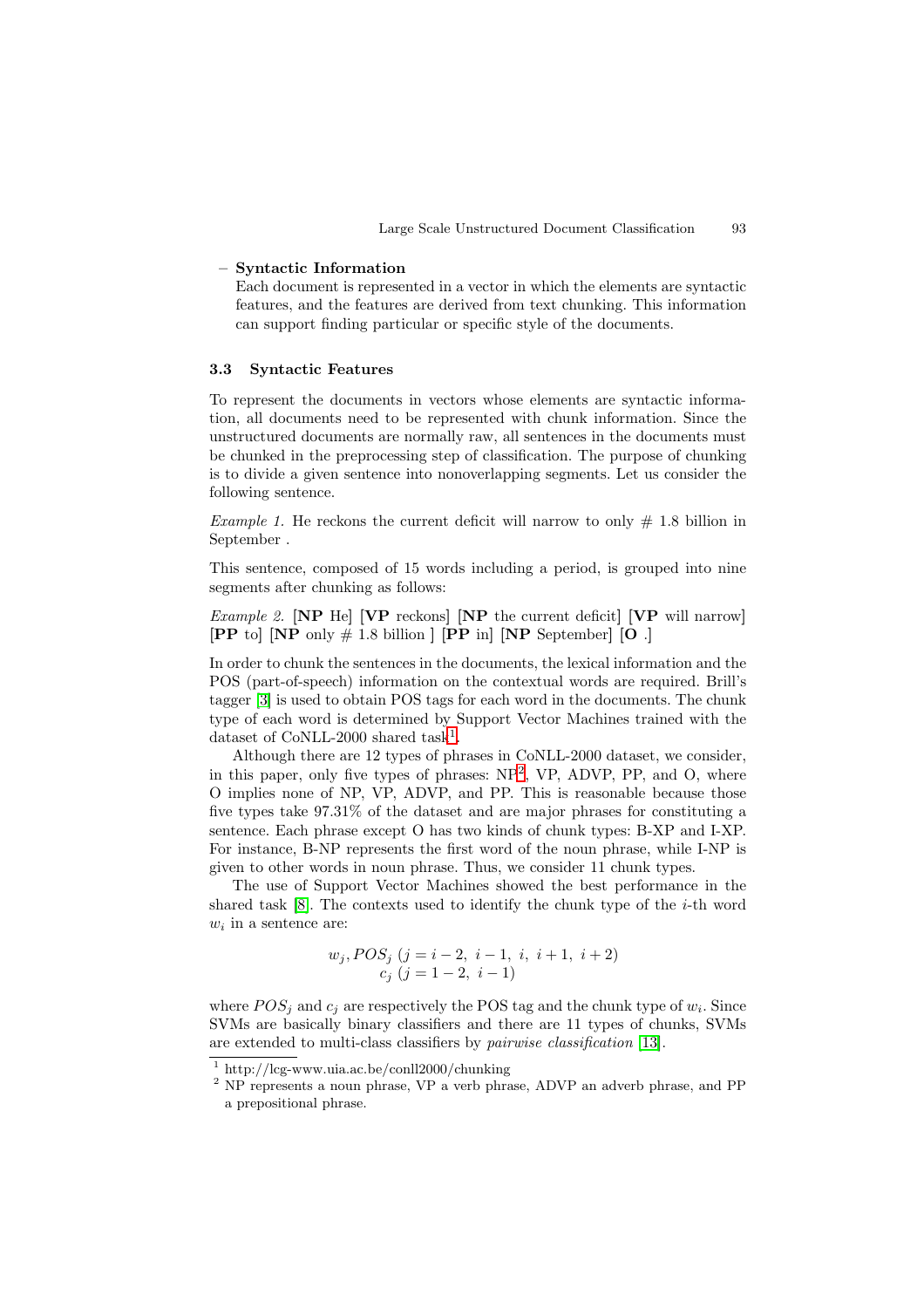| Feature         | Description                                |
|-----------------|--------------------------------------------|
| SF1             | detected NPs / total detected chunks       |
| SF2             | detected VPs / total detected chunks       |
| SF <sub>3</sub> | detected PPs / total detected chunks       |
| SF4             | detected ADVPs / total detected chunks     |
| SF <sub>5</sub> | detected Os / total detected chunks        |
| SF <sub>6</sub> | words included in NPs / detected NPs       |
| SF7             | words included in VPs / detected VPs       |
| SF <sub>8</sub> | words included in PPs / detected PPs       |
| SF9             | words included in ADVPs $/$ detected ADVPs |
| SF10            | words included in Os / detected Os         |
| SF11            | sentences / words                          |

**Table 1.** Syntactic features for document classification.

Table 1 shows the features used to represent documents using text chunks. Top five features represent how often the phrases are used in a document, the following five features imply how long they are, and the final feature means how long a sentence is on the average. That is, every document is represented in a 11-dimensional vector.

# **4 Experiments**

#### **4.1 Datasets**

**Reuters-21578.** The Reuters-21578 corpus is the most commonly used benchmark corpus in text classification. It consists of over 20,000 the Reuters newswire articles in the period between 1987 to 1991, and has 135 kinds of topics while only 10 of them are used for experiments. There are three versions to divide this corpus into a training set and a test set: "ModLewis", "ModApte", and "Mod-Hayes". Among them, "ModApte" which is most widely used is employed in this paper. In this version, there are 9603 training documents, 3299 test documents, and 27863 unique words after stemming and stop word removal.

**TREC-7.** The dataset for the TREC-7 filtering track consists of the articles from AP News for the years between 1988 to 1990, Topics 1-50. The 1988 AP documents are used for a training set, and the 1989-1990 AP documents for a test set. We do not use any information from the topic, such as 'description'. For documents representation using lexical information, we stem them and remove words from the stop-list. No thesaurus or other datasets are used. Though there are more than 160,000 words in this dataset, we choose only 7289 most frequently appearing words. There are 79,898 articles in the training set, but only 9,572 articles, just about 12% of them are labeled. Thus, we regard those 9,572 articles as a labeled document set, and the remaining 88% of the articles as an unlabeled document set.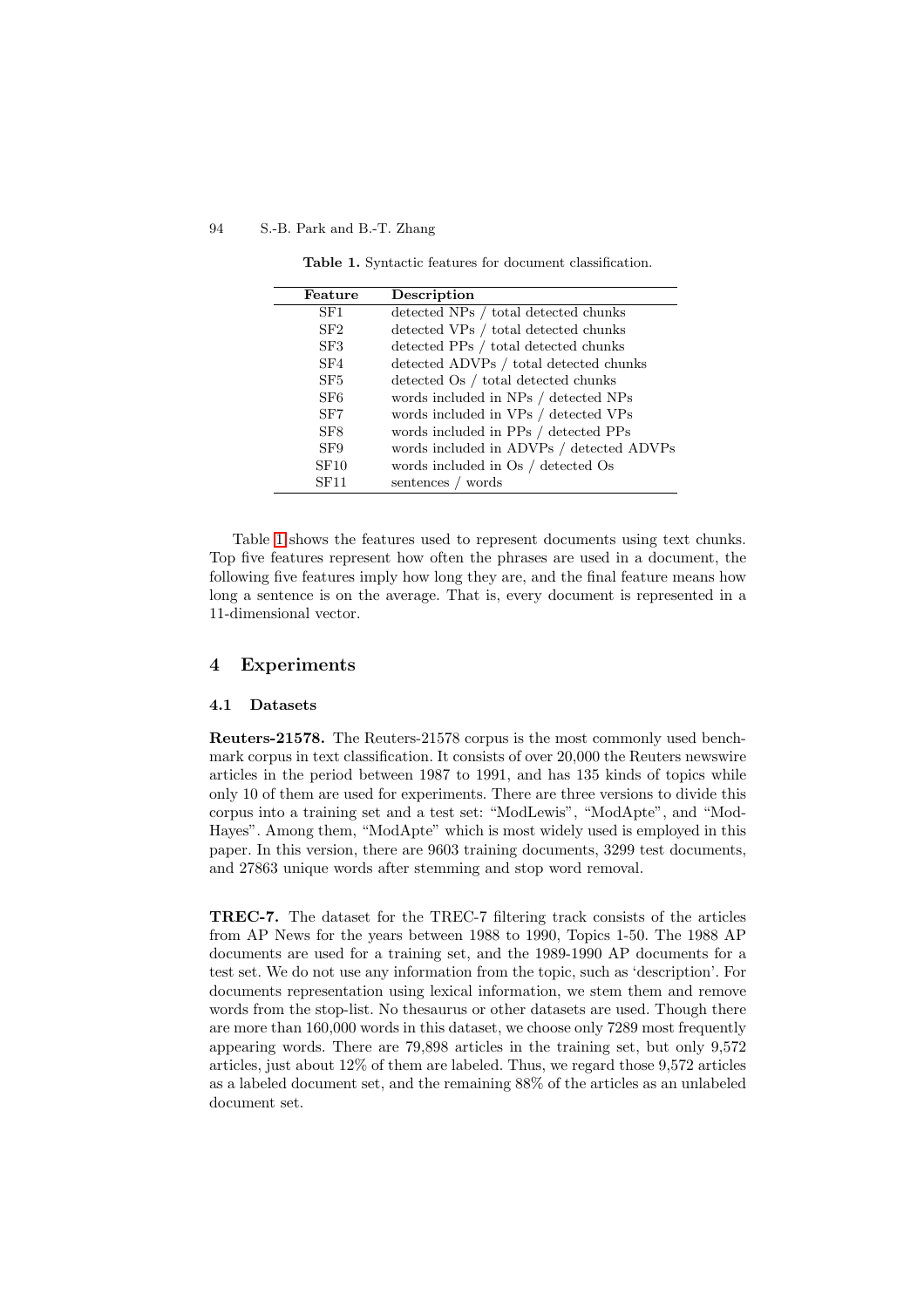| Class    | Relevant Documents | Lexical | Syntactic | Both |
|----------|--------------------|---------|-----------|------|
| earn     | 2877               | 2876    | 2504      | 2895 |
| acq      | 1650               | 1587    | 1028      | 1642 |
| money-fx | 538                | 188     | 147       | 193  |
| grain    | 433                | 26      | 14        | 26   |
| crude    | 389                | 292     | 150       | 312  |
| trade    | 369                | 153     | 114       | 155  |
| interest | 347                | 130     | 112       | 141  |
| wheat    | 212                | 113     | 88        | 116  |
| ship     | 197                | 98      | 70        | 108  |
| corn     | 181                | 86      | 68        | 87   |

<span id="page-7-0"></span>**Table 2.** The accuracy improvement by using syntactic information on Reuters-21578 corpus. Lexical implies when we use only  $tf \cdot idf$ , Syntactic when we use only text chunks, and Both when we use both of them. The performance measure is LF1.

#### **4.2 Performance Measure**

To evaluate the classification performance of the proposed method, we use *utility* measure, for example LF1. Let  $R_+$  be the number of relevant and retrieved documents,  $N_+$  the number of non-relevant but retrieved documents,  $R_-$  the number of relevant but non-retrieved documents, and <sup>N</sup><sup>−</sup> the number of nonrelevant and non-retrieved documents. Then, *linear utility* is defined as

Linear Utility =  $aR_+ + bN_+ + cR_- + dN_-,$ 

where  $a, b, c$  and  $d$  are constant coefficients. The F1 and F3 measures are defined:

$$
LF1 = 3R+ - 2N+,
$$
  

$$
LF2 = 3R+ - N+.
$$

The drawback of linear utility is that it is meaningless to average through all topics because a few topics will have dominant effects on the results. Thus, to show the whole performance effectively we use the *scaled utility* [\[5\]](#page-11-0) defined as

Scaled Utility = 
$$
\frac{\max\{u(S,T), U(s)\} - U(s)}{MaxU(T) - U(s)},
$$

where  $u(S,T)$  is the utility of system S for topic T,  $MaxU(T)$  is the maximum possible utility score for topic T, and  $U(s)$  is the utility of retrieving s nonrelevant documents. Since we consider only 10 topics in Reuters-21578 corpus, we use LF1 measure. However, there are 50 topics in TREC-7, so that we use the scaled linear utility.

#### **4.3 Effect of Syntactic Information**

**Reuters-21578.** When we do not consider unlabeled examples on Reuters-21578 dataset, the effect of using additional syntactic information is given in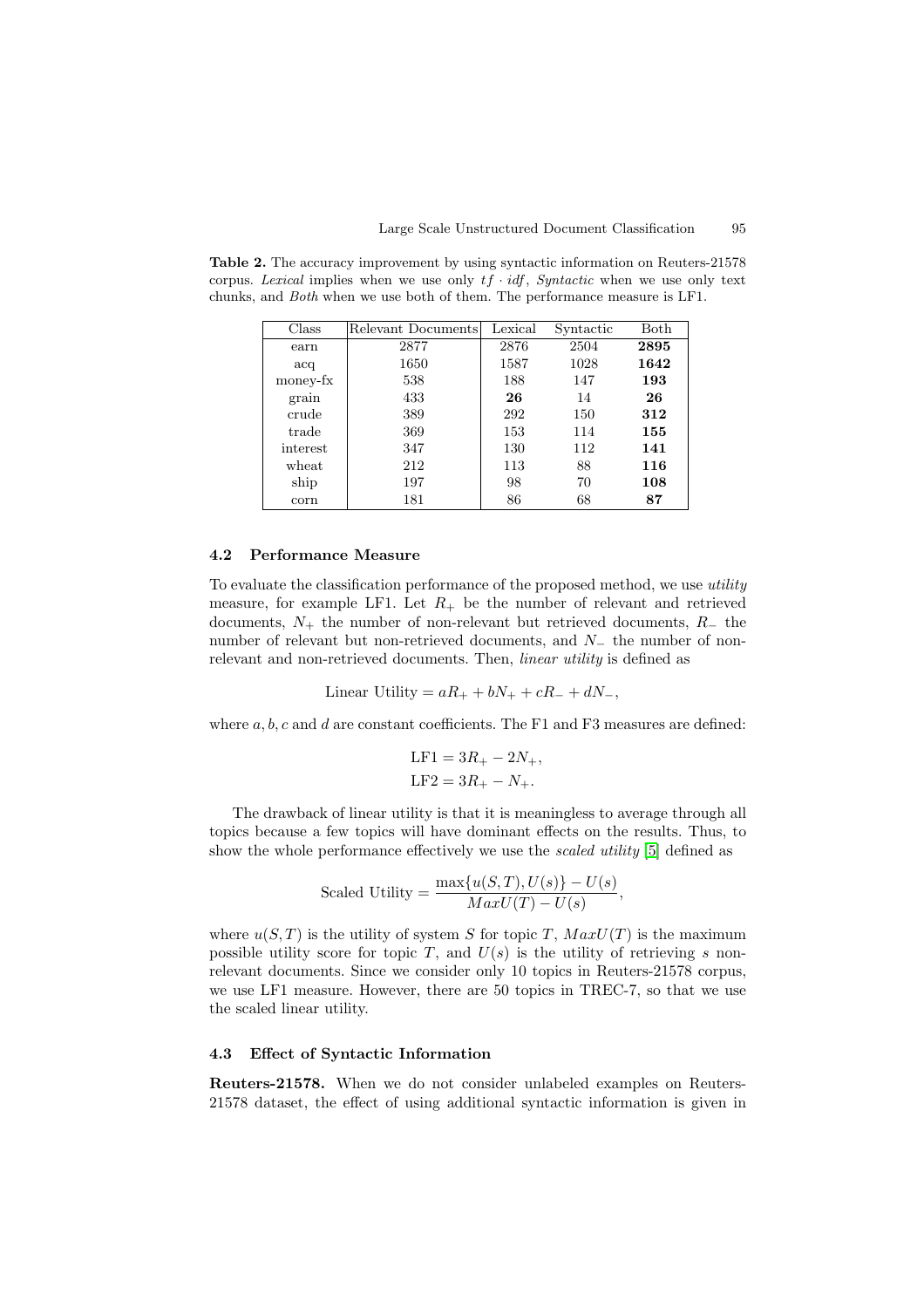

**Fig. 2.** The performance improvement by using both lexical and syntactic information. Two different measures are used: LF1 and LF2.

**Table 3.** The result on TREC-7 dataset. The performance measure is the averaged scaled LF1 and LF2 when  $U(s)$  is set to 0.

| LF1<br>0.2005<br>0.1680 | Both   | Syntactic | Lexical | Measure |
|-------------------------|--------|-----------|---------|---------|
|                         | 0.2192 |           |         |         |
| LF2<br>0.2010<br>0.2010 | 0.2155 |           |         |         |

Table [2.](#page-7-0) The classification performance using both lexical and syntactic information outperforms the one using any single information for most classes. We find that the larger is the number of relevant documents in the training set, the higher is the LF1 for using lexical information. This is because the SVMs tend to achieve lower error rate and higher utility value when a class has a large number of relevant documents. This trend is kept except *grain* class even when we use both information. For *grain* class, the extremely low LF1 for the syntactic information causes the performance using both information to be dominated by the lexical information.

**TREC-7.** Figure 2 shows the advantage of using both lexical and syntactic information. These results are obtained in considering both labeled and unlabeled documents. The X-axis is the topic numbers, while the Y-axis is the difference of performance that we obtain by using both kinds of information rather than single information. Thus, positive values in these graphs mean that using both information outperforms using single one. We find by these figures that using both kinds of information improves the performance for both LF1 and LF2. In addition, the difference between *Both–Syntactic* is larger than *Both–Lexical* for LF1. This result coincides with Table [2](#page-7-0) that using only lexical information is better than using only syntactic information.

The averaged performance of Figure 2 is given in Table 3. Since the results in the table did not enter TREC pools, all the unjudged documents in the test set are ignored. The use of both information gives the best result for both measures. Using only lexical information is better than using only syntactic information in LF1, but achieves the same performance in LF2. This coincides with the work of Mitra et al. [\[9\]](#page-11-0) that the performance of a phrase-based retrieval system is not superior than that of a term-based retrieval system. Even though we do not use the phrases for the index of documents, a similar result is obtained that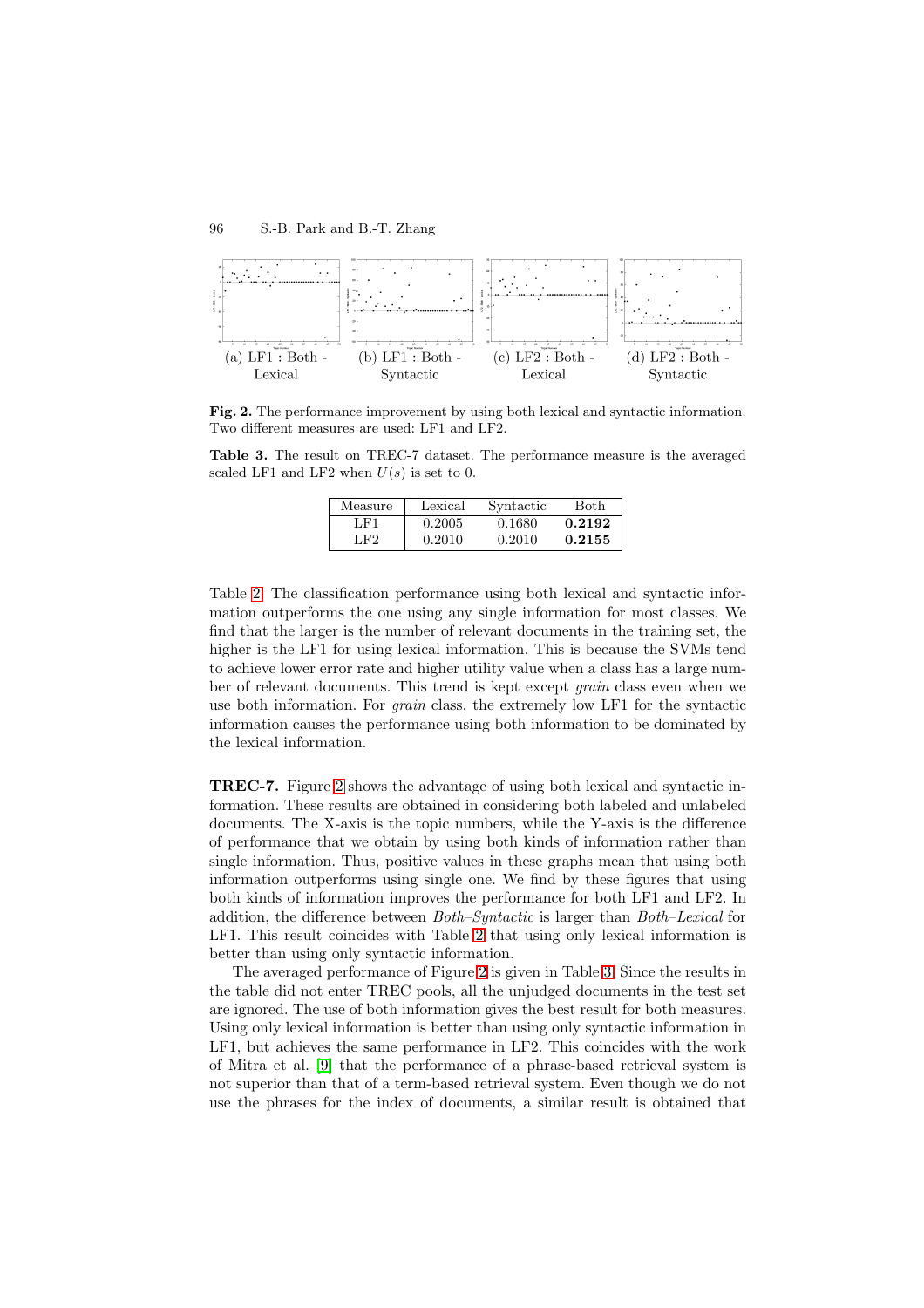

**Fig. 3.** The analysis of the effects of unlabeled documents for the topics with a great number of relevant documents in TREC-7. The performance measure is LF1.



**Fig. 4.** The analysis of the effects of unlabeled documents for the topics with a small number of relevant documents in TREC-7. The performance measure is LF1.

the information derived from phrases are not better than terms. We have not studied this phenomenon in greater details, but we presume three reasons for it. First, we do not consider any content words in the document for syntactic information. Thus, it overgeneralizes the documents with styles. Second, there are only 1,468 reporters in the training set of TREC-7, though there are more than 79,000 articles. One reporter should write about 50 articles on the average, but more than a half of them write less than 10 articles. That is, a few reporters wrote a large portion of the articles. This forces the syntactic character of each reporter not to reveal and the performance of using only syntactic information to be low. The other reason is that there are a great number of non-sentence forms such as tables and listings in the training set since they are news articles. They make the syntactic analysis failed.

#### **4.4 Effect of Unlabeled Documents**

**TREC-7.** Figure 3 and Figure 4 show that the performance of the proposed method is enhanced by unlabeled documents even though there are a small number of relevant documents. The figures in Figure 3 are on the topics with a great number of relevant documents, while the figures in Figure 4 are on the topics with a small number of relevant documents. For example, *Topic 22* has 358 relevant documents, but *Topic 31* has only 1 relevant ones. Most topics except *Topic 43* show the similar trends that the performance gets higher by using unlabeled documents and gets higher and higher as more unlabeled documents are used in the learning. This is a good point of Support Vector Machines since they tend to correctly classify the relevancy with the larger number of documents.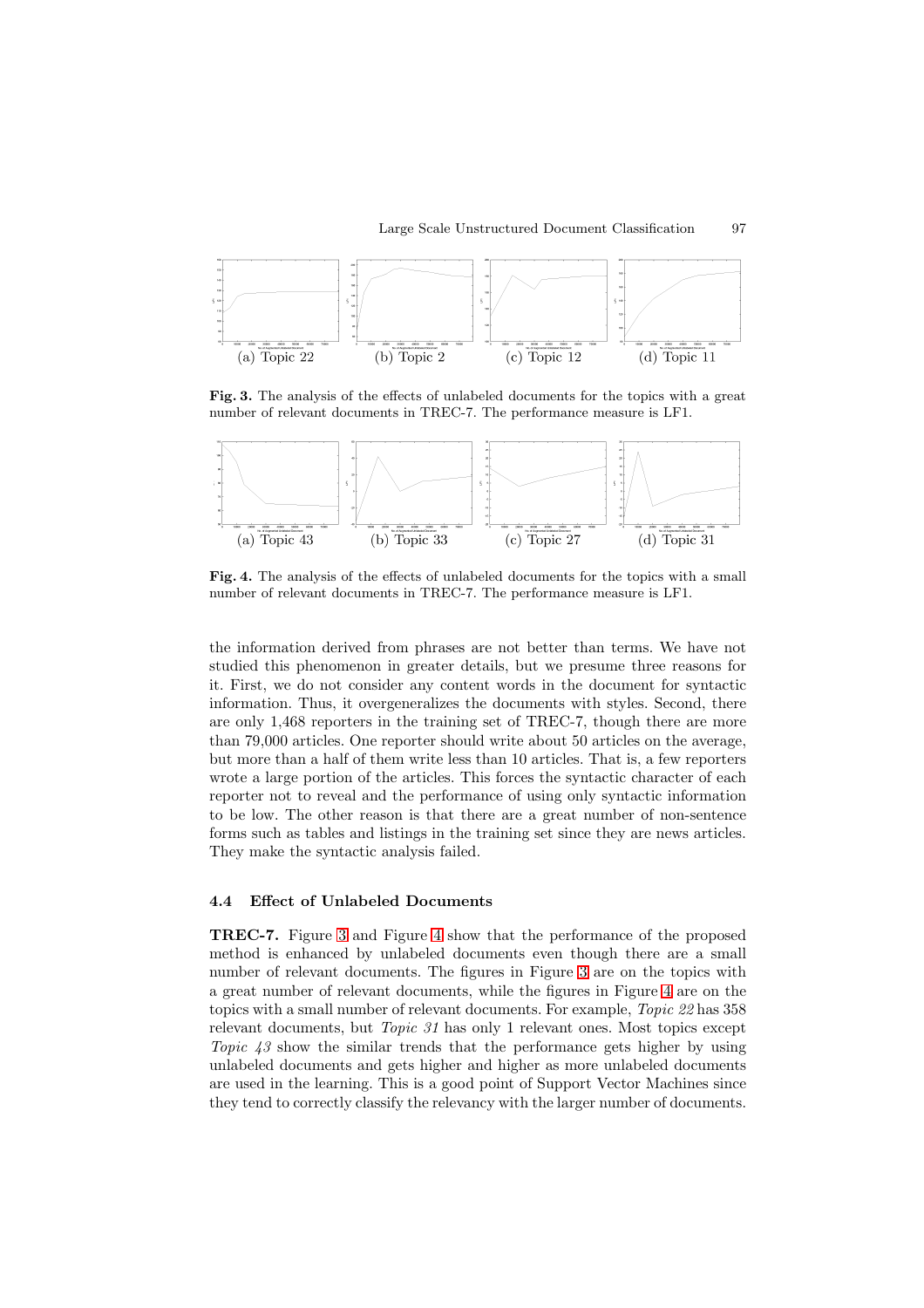<span id="page-10-0"></span>

**Fig. 5.** The improvement in accuracy by using additional unlabeled documents.

**Reuters-21578.** Many previous work asserted that unlabeled documents improve the performance of document classification [\[16\]](#page-11-0). Our experiments also show that unlabeled documents are useful for better performance. Figure 5 shows the effectiveness of unlabeled documents involved in the co-training algorithm. The X-axis represents the ratio of labeled documents to total documents, while Yaxis is the accuracy improvement by additional unlabeled documents. For *earn*, the unlabeled documents play a positive role when more than 10% of training documents are labeled. So is for *acq*, when more than 7% of training documents are labeled.

However, even when we obtain the highest improvement by unlabeled documents, it does not reach to the best performance when we know the labels of all the training examples beforehand. For example, the improvement of accuracy is 5.81% when 10% of documents are labeled in *acq*. In this case, the accuracy is just 89.93% while the accuracy with 100% labeled documents is 95.21%. This implies that some of the unlabeled documents are mislabeled during the cotraining process and have a negative effect on the classifiers. The effectiveness of unlabeled documents can be maximized when the number of labeled ones is small. To fill a gap of this difference, human intervention is needed. But, it is still an open problem when to intervene in the process.

### **5 Conclusion**

We proposed the co-trained Support Vector Machines for document filtering. This method uses both the traditional lexical information and the syntactic information for the co-training algorithm and makes the algorithm applied to unstructured document classification, not only web page classification. In addition, with the algorithm we can incorporate ubiquitous unlabeled documents naturally to augment a small number of given labeled documents. The experiments on Reuters-21578 corpus and TREC-7 filtering documents show that using the syntactic information with the traditional lexical information improves the classification performance and the unlabeled documents are good resources to overcome the limited number of labeled documents. This is important because we can construct the classifier for large scale documents in high performance